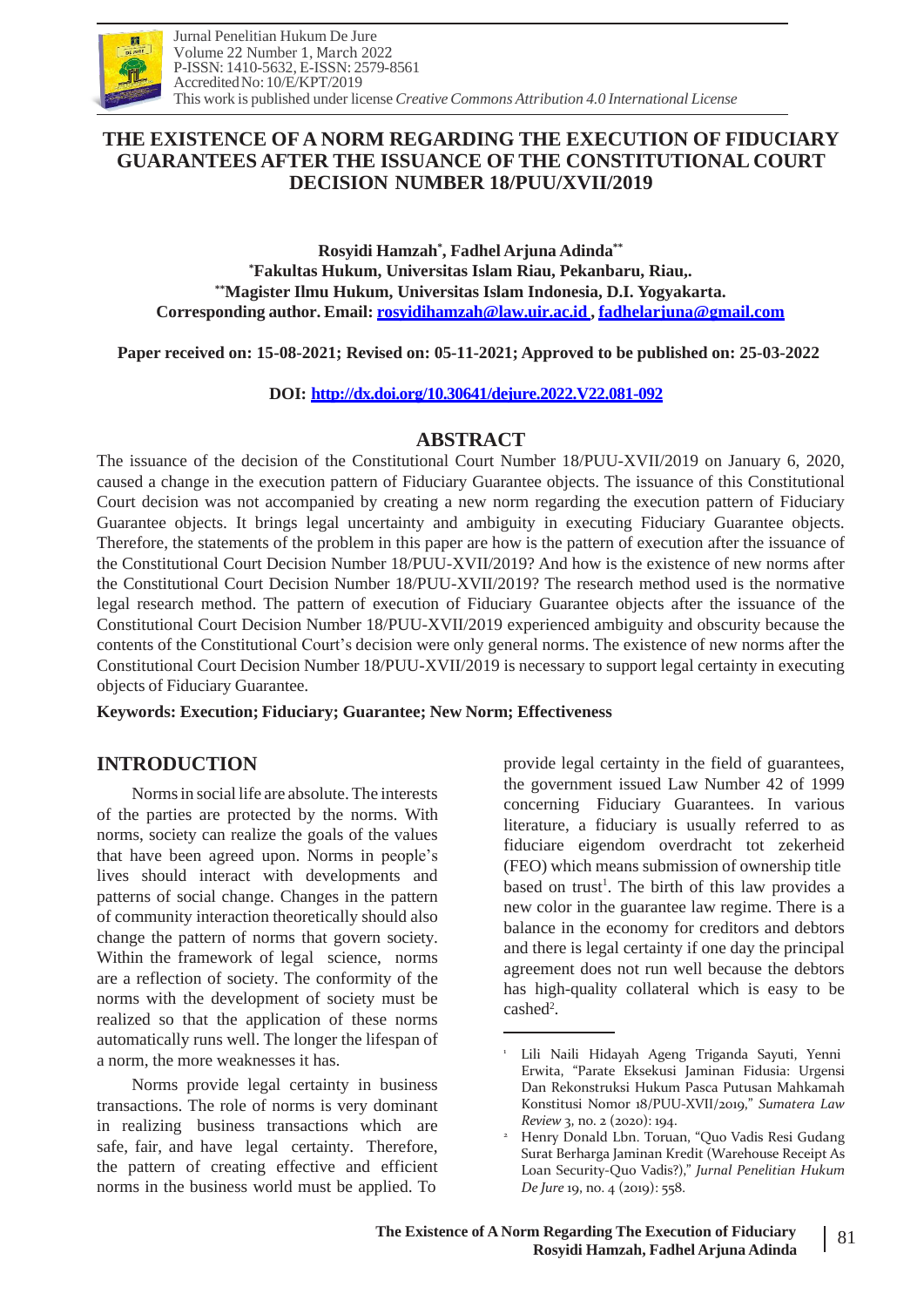In Indonesia, a fiduciary is an answer to the community's needs regarding guarantee agency. This is considering that prior to the birth of the law on fiduciary guarantees, the Civil Code only regulates pledges and mortgages and has a separate section of the object of the guarantee in the pledge of guarantee objects in the form of movable assets and mortgages regarding guarantee for immovable assets<sup>3</sup>. On the other hand, the Civil Code, through article 1131, makes a person's assets, both present, and will be exist in future, become a guarantee for all engagements he has made<sup>4</sup>.

One form of guarantee execution under this law adheres to a *parate* execution pattern where creditors can execute fiduciary guarantee objects without a court intermediary because the fiduciary certificate has *irah-irah* (words which has the meaning of Oath), namely "for the sake of justice based on the one and only God" which is the same as a decision which has permanent legal force. In practice, this *parate* execution facility has caused a lot of resistance in the community. In fact, the purpose of this parate execution is to resolve debt disputes in a short and efficient time. After being enforced, and then being auctioned off, the proceeds of the auction are then notified to the debtor. If there is any remaining money from the auction proceeds remain after payment has been made for the remaining outstanding indebtedness, they must be returned to the debtor.

The peak of public resistance to the pattern of executions carried out by financial institutions against the object of fiduciary guarantees is the submission of petition for review of Article 15 paragraph (2) and paragraph (3) of Law Number 42 of 1999 concerning Fiduciary Guarantees. With decision of the Constitutional Court Number 18/ PUU-XVII/2019, on the pattern of execution of the object of fiduciary guarantee, if the debtor does not accept the execution, all legal mechanisms and procedures in the execution of the fiduciary guarantee certificate must be carried out and apply as the same as the execution of court decisions that already have permanent legal force.

The pattern of execution of a court decision that has permanent legal force must be based on the procedure for carrying out the execution as regulated in Articles 196 HIR and 208 RBG. Creditors before carrying out the execution must submit an application to the district court. This execution pattern is still conventional because it is still based on the provisions of HIR and RBG that were made hundreds of years ago. Meanwhile, the issue of the execution of fiduciary guarantees is regulated by Law Number 42 of 1999 concerning Fiduciary Guarantees. It is impossible for a fiduciary regulated by law which was born in 1999 to have completion of execution which is based on the HIR and RBG that have existed since hundreds of years ago. Therefore, to answer this challenge, when the decision of the Constitutional Court Number 18/PUU-XVII/2019 came out, it should have been followed by the birth of a new norm in the field of fiduciary guarantee execution. Based on practice in the field, executions face many obstacles, both juridically, sociologically and philosophically<sup>5</sup>.

Almost all the objects of fiduciary guarantees are motor vehicles, which are very large in number. Meanwhile, the number of bailiff officers in courts is still limited to carry out the execution. Then, other supporting facilities and infrastructure are not adequate because executing motor vehicles is different from executing land. Sometimes, the position of the object being guaranteed is in distant and unclear location. Then, even to execute it requires operational costs that are greater than the price of the object of the guarantee.

In some literature related to the execution of Fiduciary Guarantee objects, after the issuance of the Constitutional Court Decision Number 18/ PUU-XVII/2019, the execution is still general in nature and has not led to a technical pattern of execution. The legal reconstruction of the *parate* execution of Fiduciary Guarantee is a legal formulation that will exist in the future including strengthening the existence of the *parate* execution, carrying out executions without court decisions<sup>6</sup>. In another literature, it is stated that the

<sup>3</sup> Henry Donald Lbn. Toruan, "Problematika Jaminan Fidusia," *Jurnal Penelitian Hukum De Jure* 18, no. 2 (2018): 184.

Henry Donald Lbn. Toruan, "Implikasi Hukum Pemberian Kredit Bank Menjadi Tindak Pidana Korupsi," *Jurnal Penelitian Hukum De Jure* 16, no. 1  $(2016): 46.$ 4

Implementasi Pembiayaan Dengan Perjanjian <sup>5</sup> Syprianus Aristeus, "Eksekusi Ideal Perkara Perdata Berdasarkan Asas Keadilan Korelasinya Dalam Upaya Mewujudkan Peradilan Sederhana, Cepat Dan Biaya Ringan," *Jurnal Penelitian Hukum De Jure* 20, no. 3  $(2020): 383.$ 

Ageng Triganda Sayuti, Yenni Erwita, "Parate Eksekusi Jaminan Fidusia: Urgensi Dan Rekonstruksi Hukum 6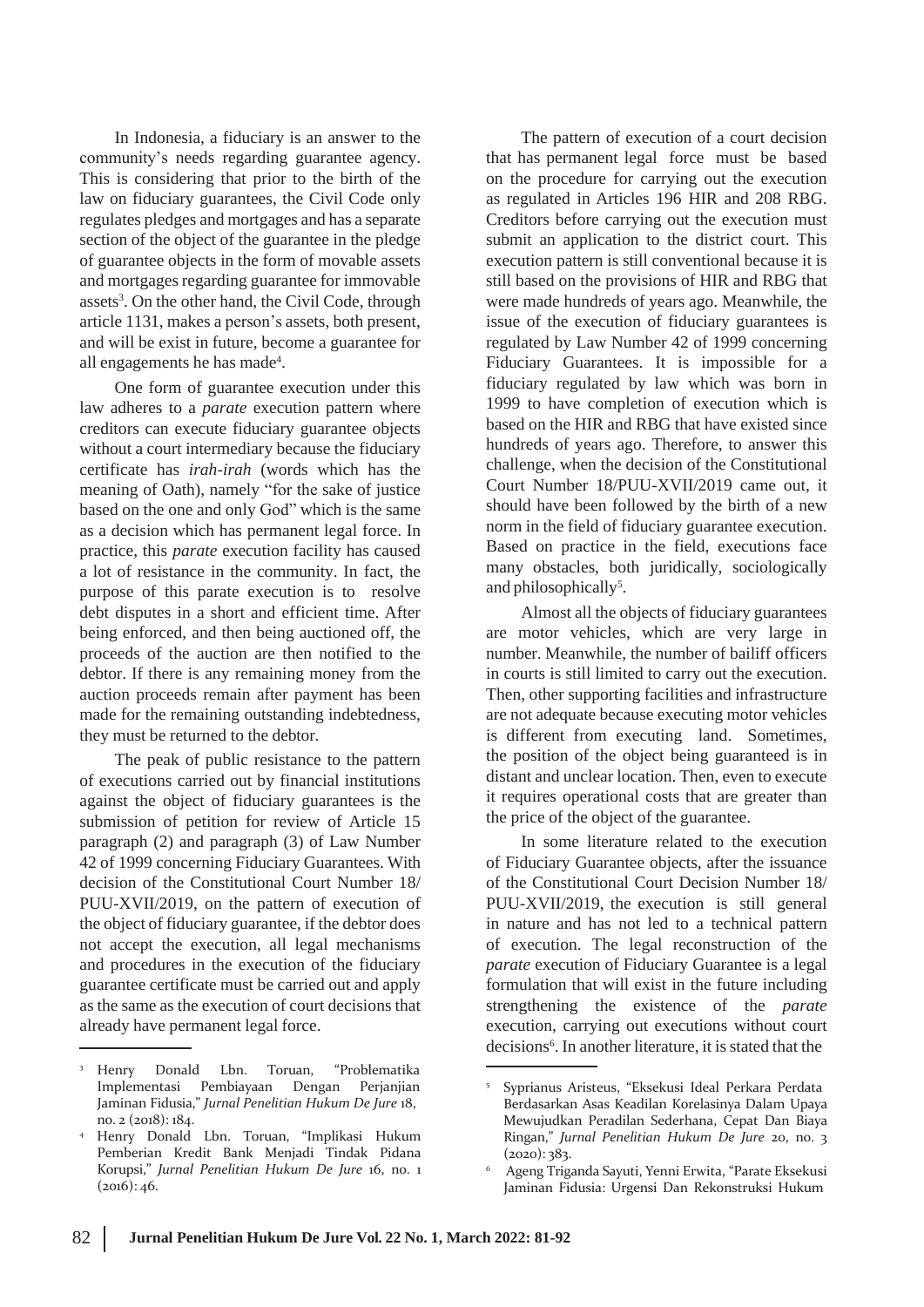execution or confiscation of Fiduciary Guarantee objects must consider the moral sense<sup>7</sup> .

Because no literature discusses the creation of new norms in the execution of Fiduciary Guarantee objects after the Constitutional Court Decision Number 18/PUU-XVII/2019, the researchers are interested in discussing this issue.

To sharpen the main idea above, the statements of the problem that will be raised are what is the pattern of execution after the issuance of the decision of the Constitutional Court Number 18/PUU-XVII/2019 and how is the existence of new norms after the decision of the Constitutional Court Number 18/PUU-XVII/2019?

#### **RESEARCH METHOD**

The research method used in this paper is a normative legal research type, where the types of the approach used in this paper are a statutory approach and a conceptual approach<sup>8</sup>. The data sources used are secondary data covering laws and legal literature and those related to this research. The analysis method used is a deductive method by presenting theories as general materials and relating them to secondary legal materials as specific materials.

#### **DISCUSSION AND ANALYSIS**

#### **A. The Pattern of Execution After the Decision of the Constitutional Court Number 18/PUU-XVII/2019**

Due to the current globalization, everyone needs a tool to support their activities in achieving the desired goals. One of the tools to support these activities is a motor vehicle. However, not all parties are able to own or buy a motor vehicle, therefore the alternative option is to purchase a motor vehicle through a third party, or a financing institution so that parties who do not have the money to buy the motor vehicle are financed by a financing institution<sup>9</sup>.

Financing institutions as a third party will certainly benefit from the difference in price and or interest<sup>10</sup>. In providing credit to consumers called debtors, financing institutions need guarantee, which is known as Fiduciary Guarantee. This is regulated in Law Number 42 of 1999 concerning Fiduciary Guarantees.

However, due to the renewal of community needs in terms of guarantee over movable property, and the guarantee object is still freely used or controlled by the debtor in real terms, the Fiduciary Guarantee was born as an answer to the needs of the community in general. Therefore, it is very clear that the biggest difference between fiduciary guarantees, pledge, and mortgages is in the control of the object of the guarantee<sup>11</sup>.

Fiduciary guarantee agencies have a powerful article that is contained in article 15 paragraph (1) and paragraph (2). Article 15 paragraph (1) reads "*In the Fiduciary Guarantee Certificate as referred to in paragraph 14 paragraph (1) the words "FOR THE SAKE OF JUSTICE BASED ON THE ONE AND ONLY GOD*" shall be included. Then article 15 paragraph (2) reads "*The Fiduciary Guarantee Certificate as referred to in paragraph (1) has the same execution order as a court decision that has obtained permanent legal* force"<sup>12</sup>.

Departing from this powerful article, Apriliani Dewi and Suri Agung Prabowo filed a petition for judicial review to the Constitutional Court regarding article 15 paragraphs (2) and (3), due to differences in interpretation of this article. Apriliani and Suri are one of the many victims of legal irregularities committed by creditors through an accomplice, namely debt collectors in the context of executing fiduciary guarantees. This is one of the peaks of public resistance to the pattern of executions carried out by financial institutions. Because with the words FOR THE

- Ahmad Sanusi, "Pendaftaran Jaminan Fidusia Dan Akibat Hukumnya," *Jurnal Ilmiah Kebijakan Hukum2* 7, no. 1 (2013): 78.
- <sup>12</sup> Republik Indonesia, *Undang-Undang Nomor* (Indonesia, 1999), https://jdih.kemenkeu.go.id/

Pasca Putusan Mahkamah Konstitusi Nomor 18/PUU-XVII/2019."

<sup>&</sup>lt;sup>7</sup> James Ridwan Efferin, "Eksekusi Objek Jaminan <u>wa</u> Fidusia Pasca Putusan Mahkamah Konstitusi Nomor 18/PUU-XVII/2019," *Yuriska: Jurnal Ilmu Hukum* 12, no. 1 (2020): 48.

Peter Mahmud Marzuki, *Penelitian Hukum* (Surabaya: *Fidusia* <sup>8</sup> *42 Tahun 1999 Tentang Jaminan* Kencana : Prenada Media Group, 2021): 133.

<sup>9</sup> Purwanto, "Beberapa Permasalahan Perjanjian fullText/1999/42TAHUN1999UU.HTM.

<sup>.</sup> Pembiayaan Konsumen Dengan Jaminan Fidusia," *Jurnal Rechts Vinding* 1, no. 2 (2012): 200.

Benny Krestian Heriawanto, "Pelaksanaan Eksekusi Objek Jaminan Fidusia Berdasarkan Title Eksekutorial," *Legality* 27, no. 1 (2019): 55. 10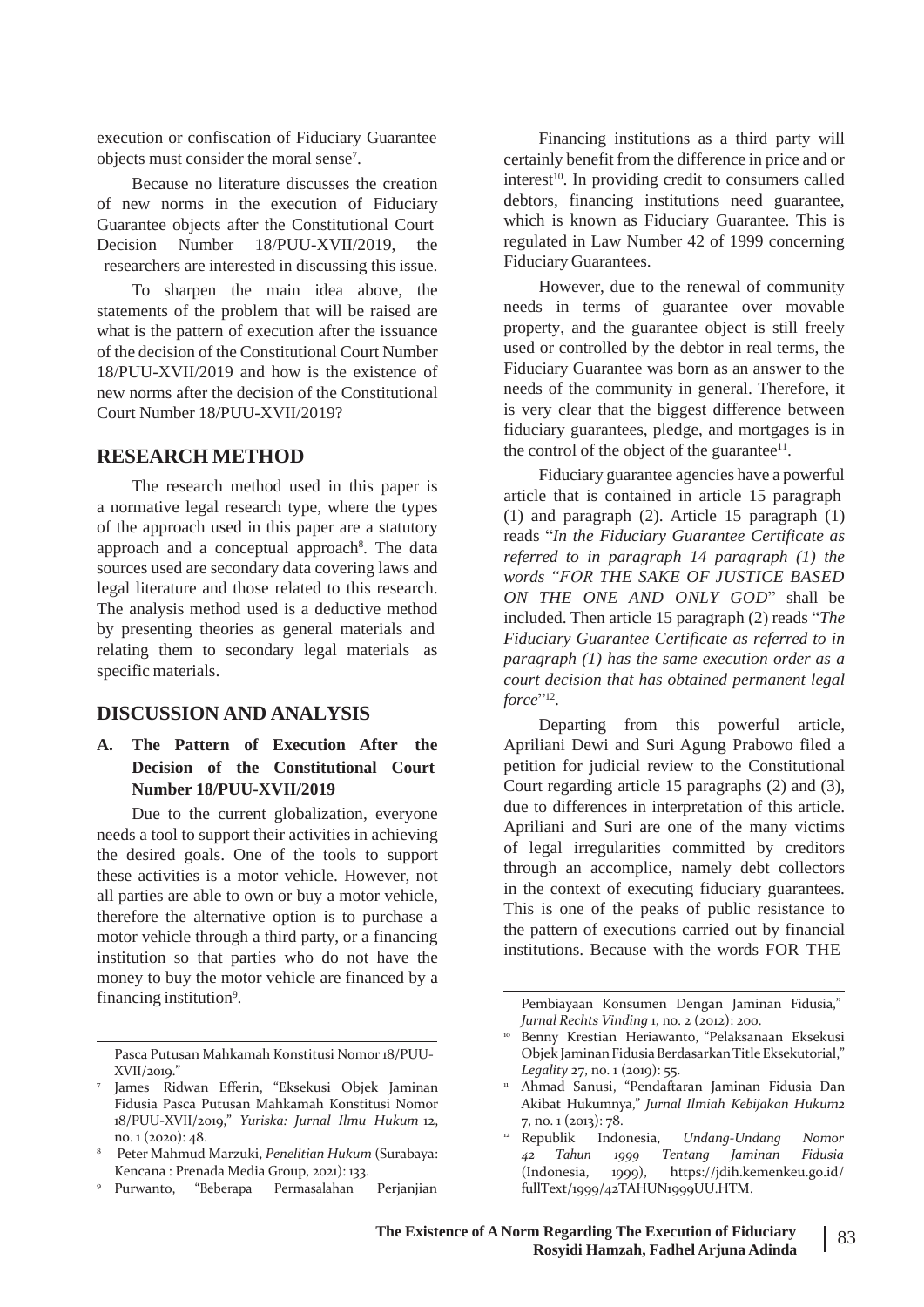SAKE OF JUSTICE BASED ON THE ONE AND ONLY GOD, debt collectors arbitrarily without considering the situation and conditions carry out executions anywhere and anytime. In fact, they also commit violence and inhumane actions in carrying out fiduciary executions.

In the decision of the Constitutional Court Number 18/PUU-/XVII/2019, the petition of the petitioners has been granted in part, while the essence of the decision is as follows<sup>13</sup>:

- a) Declaring that Article 15 paragraph (2) of Law Number 42 of 1999 concerning Fiduciary Guarantees (State Gazette of the Republic of Indonesia of 1999 Number 168, Supplement to the State Gazette of the Republic of Indonesia Number 3889) as long as the phrase of "execution order" and the phrase "same as court decision which has permanent legal force" contrary to the 1945 Constitution of the Republic of Indonesia and has no binding legal force as long as it is not interpreted "towards fiduciary guarantees in which there is no agreement on breach of contract (default) and debtors object to voluntarily surrendering objects that become fiduciary guarantees, then all legal mechanisms and procedures in the execution of the Fiduciary Guarantee Certificate must be carried out and apply as the same as the execution of court decisions that have permanent legal force";
- Declaring that Article 15 paragraph (3) of Law Number 42 of 1999 concerning Fiduciary Guarantees (State Gazette of the Republic of Indonesia of 1999 Number 168, Supplement to the State Gazette of the Republic of Indonesia Number 3889) as long as the phrase "breach of contract" is contrary to the 1945 Constitution of the Republic of Indonesia and has no binding legal force as long as it is not interpreted that "the existence of a breach of contract is not determined unilaterally by the creditor but based on an agreement between the creditor and the debtor or based on legal remedies that determine that a breach of contract has occurred". b)

c) Declaring that the Elucidation of Article 15 paragraph (2) of Law Number 42 of 1999 concerning Fiduciary Guarantees (State Gazette of the Republic of Indonesia of 1999 Number 168, Supplement to the State Gazette of the Republic of Indonesia Number 3889) as long as the phrase "execution order" is contrary to Law No. 126 of the 1945 Constitution of the Republic of Indonesia and does not have binding legal force as long as it is not interpreted "with respect to fiduciary guarantees in which there is no agreement regarding on breach of contract and the debtor objected to voluntarily surrendering the object under fiduciary guarantee, then all legal mechanisms and procedures in the execution of the Fiduciary Guarantee Certificate must be carried out and apply in the same way as the execution of court decisions that have permanent legal force".

Prior to the issuance of this Constitutional Court decision, the implementation of *parate* execution of the object of fiduciary guarantee was carried out directly by financial institutions through debt collectors,<sup>14</sup> without any agreement between the parties regarding when the breach of contract (default) occurred and the confiscation of the vehicle from the debtor was carried out by force. This caused public sentiment on the pattern of execution of the object of fiduciary guarantees. During the *parate* executions, they carried it out arbitrarily and sometimes used violence and inhuman actions.

In fact, in the implementation of the *parate* execution of object of fiduciary guarantees, to avoid resistance from the public, financing institutions may request an escort from law enforcement officers such as the police. This is of course regulated in the Regulation of the Chief of the Indonesian National Police Number 8 of 2011 concerning Securing the Execution of Fiduciary Guarantees<sup>15</sup>. In the Considering section point b, it

<sup>13</sup> MahkamahKonstitusi,*PutusanMahkamahKonstitusi Nomor 18/PUU-XVII/2019* (Indonesia, 2019), https:/[/](http://www.mkri.id/public/content/persidangan/putusan/) [www.mkri.id/public/content/persidangan/putusan/](http://www.mkri.id/public/content/persidangan/putusan/) putusan\_mkri\_6694.pdf.

<sup>14</sup> Rian Sacipto Khifni Kafa Rufaida, "Tinjauan Hukum Terhadap Eksekusi Objek Jaminan Fidusia Tanpa Titel Eksekutorial Yang Sah," *Refleksi Hukum: Jurnal Ilmu Hukumf* 4, no. 1 (2019): 30, https://ejournal.uksw.edu/ refleksihukum/article/view/2777/1307.

Kepolisian Republik Indonesia, *Peraturan Kepala* 15 *Kepolisian Republik Indonesia* (Indonesia, 2011), https://ntb.polri.go.id/wp-content/uploads/2018/02/ perkap-nomor-8-th-2011-ttg-pengamanan-eksekusifidusia.pdf.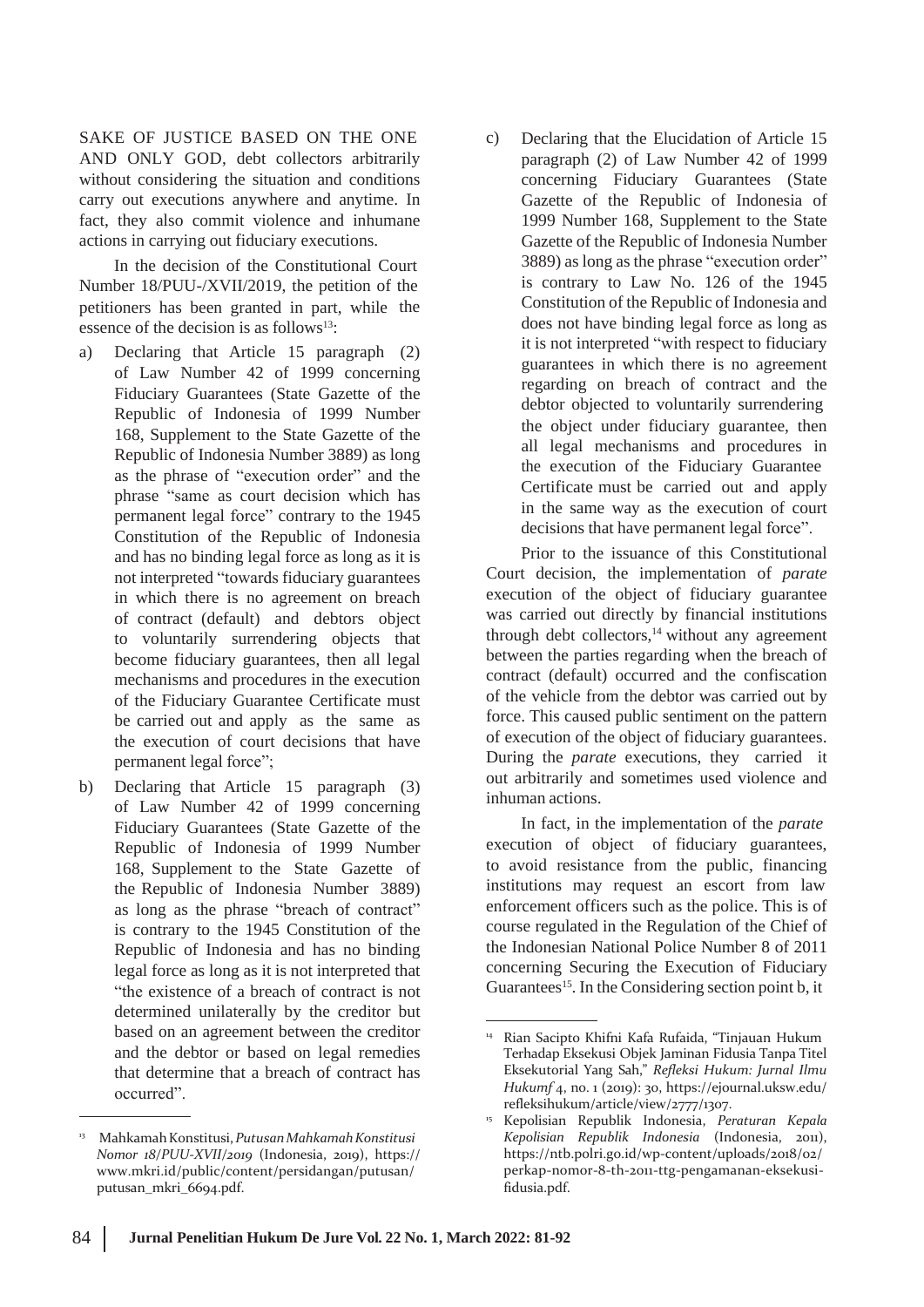is clearly stated that "*that as a state instrument, the Indonesian National Police has the authority to provide assistance in securing the implementation of court decisions or the execution of fiduciary guarantees, activities of other agencies, and community activities*", and point c "*that the execution of fiduciary guarantees has binding legal force, which is the same as a court decision that has permanent legal force so that it requires security from the Indonesian National Police*".

Based on the Regulation of the Chief of the Indonesian National Police, it has already provided an illustration that in carrying out the *parate* execution for the object of fiduciary guarantees, financing institutions should include the police to avoid unpredictable problems in the field. However, in fact, financing institutions through debt collectors always move alone, causing unrest in the general public. This is because the method of execution carried out by debt collectors is like robbers who rob their victims and do not care about the time and place when carrying out executions, so there is often a commotion. In fact, there were victims of beatings, both from debt collectors and debtors at the time of the execution. This causes turmoil in social life. The execution is also not carried out humanely so it often causes conflicts with consumers<sup>16</sup>.

Supposedly, this can be avoided if all existing financing institutions use the assistance of the police so that in carrying out executions, they can minimize unpredictable and unexpected events.

Therefore, after being interpreted by the Constitutional Court, Article 15 paragraph (2) of Law Number 42 of 1999 concerning Fiduciary Guarantees is still valid today. According to the interpretation of the Constitutional Court, there is a requirement to carry out *parate* execution. If at the time of parate execution of the object of fiduciary guarantee, in the contract there is an agreement regarding breach of contract (default), and at the time of parate execution, the debtor does not object or voluntarily submits the object of the fiduciary guarantee to the creditor, then execution of the fiduciary guarantee can be performed upon him. This is because there is an acknowledgment from the debtor that he has neglected to carry out his obligations and consciously without any intimidation and intervention from any party for the debtor to submit the object of the guarantee.

However, in fact, there are difficulties in carrying out the execution of objects of fiduciary guarantees after the issuance of this Constitutional Court decision, namely regarding the agreement of breach of contract (default). This is related to whether the contract that has been agreed upon by the creditor and debtor has included the agreement of the parties regarding when the breach of contract occurred. If in the contract there is an agreement on when the breach of contract will occur, it will make it easier for the creditor to know that the debtor has been negligent in carrying out his obligations.

However, if the agreement of the parties regarding the breach of contract has not been determined, it will be difficult for the creditor to execute the object of the fiduciary guarantee. This is for example when the debtor declares that he has not breached the contract, however, there was a delay in payment due to the business or business being run by the debtor, which resulted in delays in the implementation of the debtor's obligations, especially in the midst of difficult economic conditions<sup>17</sup>. This condition makes the object of guarantee controlled by the debtor not run properly but it is used to run his business and repay the debt he has until it is paid off. If the creditor is harmed, the creditor will ask for legal assistance through the courts to recover<sup>18</sup>.

If it is difficult for the debtor to admit that there has been a breach of contract/default, of course, he will also object to surrendering the object of fiduciary guarantee that is under his control. This is where good faith is needed in carrying out the contract because good faith is a fundamental value in making and implementing the contract as well as possible<sup>19</sup>. Good faith lies in the heart so that

<sup>16</sup> Andi Risma Rustan, Sahban, "Perlindungan Hukum Pembelian Kendaraan Dalam Perjanjian Pembiayaan Konsumen Dan Pelaksanaan Eksekusi Jaminan Fidusia," *Supremasi: Jurnal Pemikiran, Penelitian Ilmu-Ilmu Sosial,Hukum dan Pengajarannya.* 16, no.1(2021): 16, [http://103.76.50.195/supremasi/article/view/20226.](http://103.76.50.195/supremasi/article/view/20226)

<sup>17</sup> Rosyidi Hamzah, "Penerapan Azas Kekeluargaan Dan Keadilan Pada Penyelesaian Kredit Bermasalah Pada Pembiayaan Perumahan Di Indonesia," *COSTING: Journal of Economic, Business and Accounting* 3, no. 2 (2020): 406, https://journal.ipm2kpe.or.id/index.php/ COSTING/article/view/1141.

Moch Isnaeni, *Pengantar Hukum Jaminan* (Surabaya: 18 Revka Petra Media, 2016): 53.

Rachmadi Usman Djoni S Gozali, *Hukum Perbankan* (Jakarta: Sinar Grafika, 2012): 342. 19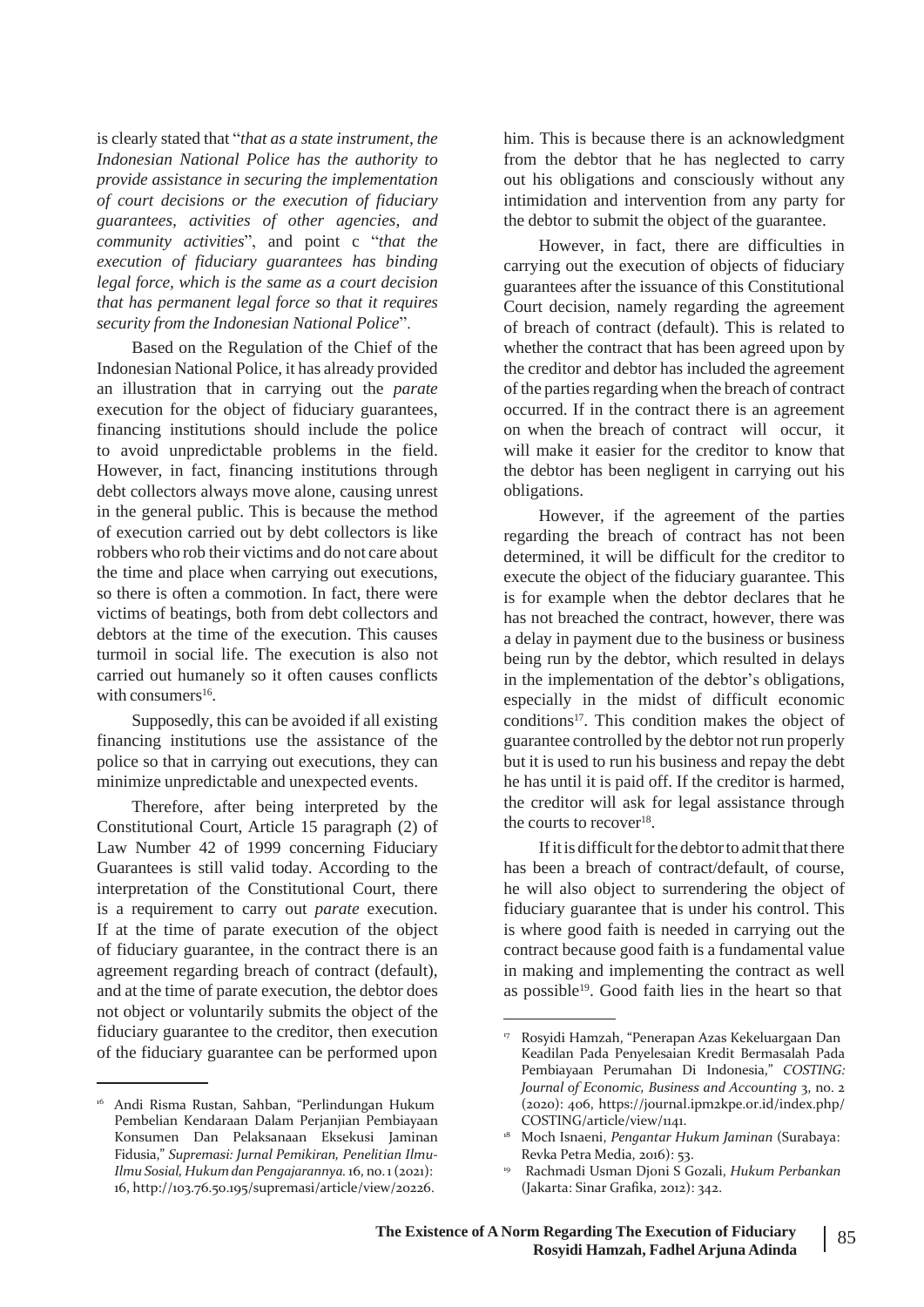humans can always remember to carry out the contracts and uphold existing norms<sup>20</sup>.

Therefore, of course, the pattern of execution of fiduciary guarantees after the issuance of the Constitutional Court's decision changes, namely before the issuance of the decision, *parate* execution is carried out directly. After Article 15 paragraph (2) and paragraph (3) of the Law on Fiduciary Guarantees was interpreted, financing institutions can no longer immediately carry out the execution of objects of fiduciary guarantees. This is because there must be a statement from the debtor that he has neglected to carry out his obligations as a debtor, namely to make payment of installments and he shall voluntarily and sincerely submit the object of guarantee to a financing institution, then the execution of the fiduciary guarantee can be carried out. If these two things are not fulfilled in an effort to execute the object of the fiduciary guarantee, then in accordance with the interpretation of the constitutional court, the financing institution must go through the court to execute the object of the fiduciary guarantee. This is because execution is a legal action that shall be carried out by the court against the losing parties in a case<sup>21</sup>.

One of the important problems faced by judicial bodies in Indonesia is the slow process of resolving cases in court, including the accumulation of cases in the Supreme Court of the Republic of Indonesia where the settlement of cases is as many as  $8,500$  cases every year<sup>22</sup>. This of course raises new problems along with the execution of fiduciary guarantees carried out by local district courts. The limited human resources available in district courts and the many other cases that need executions create new challenges in the implementation of this fiduciary execution. This is because almost all the objects of fiduciary

guarantees are motor vehicles, which are very large in number.

Let alone executing the objects of a fiduciary guarantees, sometimes it takes a long time to execute in other civil cases because of the accumulation of cases that must be executed and the number of bailiffs is not sufficient. Based on the 2020 Annual Report of the Supreme Court, the number of cases in general courts justice is booming at 3,231,292 so it is not comparable to the number of judges of only 3,634. The average burden of judges in litigation is 1:2,668<sup>23</sup>.

Then, regarding technical problems in the field, executions by bailiffs may be rejected by the interested parties, utilizing physical or verbal violence. The new challenge faced by the court in the context of the execution of objects of fiduciary guarantees is regarding the position of the object of the guarantee which is far from the reach of the court bailiff. This takes a long time. Then, the existence of the object of fiduciary guarantee may have been transferred to another party and the operational costsincurred are greater than the total value of the object being executed. The above conditions certainly make confiscation inefficient.

Humans as living beings are *homo economicus*. In taking action to fulfill their economic needs, humans always prioritize economic values and consideration. The law created must also contain economic considerations and values (economic tools). For such purpose, the creation of law must meet the standards of value, utility, and efficiency<sup>24</sup>.

In practice, the legal aspect and the economic aspect are always contradictory. If one puts the law first, this can hamper business because of the loss of practical and efficient values. Supposedly, the legal aspect and the economic aspect must go hand in hand and support each other. The execution of fiduciary guarantees after the decision of the Constitutional Court Number 18/ PUU-XVII/2019 which eliminates the authority of the *parate* execution for creditors and submits the execution of objects of fiduciary guarantees to the court based on article 196 of HIR/208 of RBG makes the execution pattern inefficient and

Setia Budi, "Permohonan Eksekusi Kepada Pengadilan Negeri Berkaitan Dengan Perjanjian Fidusia Terhadap Jaminan Yang Digelapkan," *Jurnal Cendikia Hukum* 3, no. 1 (2017): 103, [http://e-jurnal.stih-pm.ac.id/index.](http://e-jurnal.stih-pm.ac.id/index) php/cendekeahukum/article/view/15.

M. Yahya Harahap, *Ruang Lingkup Permasalahan Eksekusi Bidang Perdata*, Edisi Keti. (Gramedia, 1988): 1. 21

Mahkamah Agung, *Laporan Penelitian Alternative* 22 *Despute Resolution (Penyelesaian Sengketa Alternatif Dan Court Connected Dispute Resolution) Penyelesaian Sengketa Yang Terkait Dengan Pengadilan* (Jakarta, 2000), https://perpustakaan.mahkamahagung.go.id/ assets/resource/ebook/36.pdf.

<sup>23</sup> Mahkamah Agung, *Laporan Tahunan Mahkamah Agung Tahun 2020* (Jakarta, 2020), h[ttps://ww](http://www/)w. mahkamahagung.go.id/cms/media/8832.

Richard A Posner, *Economic Analysis of Law*, Seventh. (New York: Aspen Publishers, 2007): 15. 24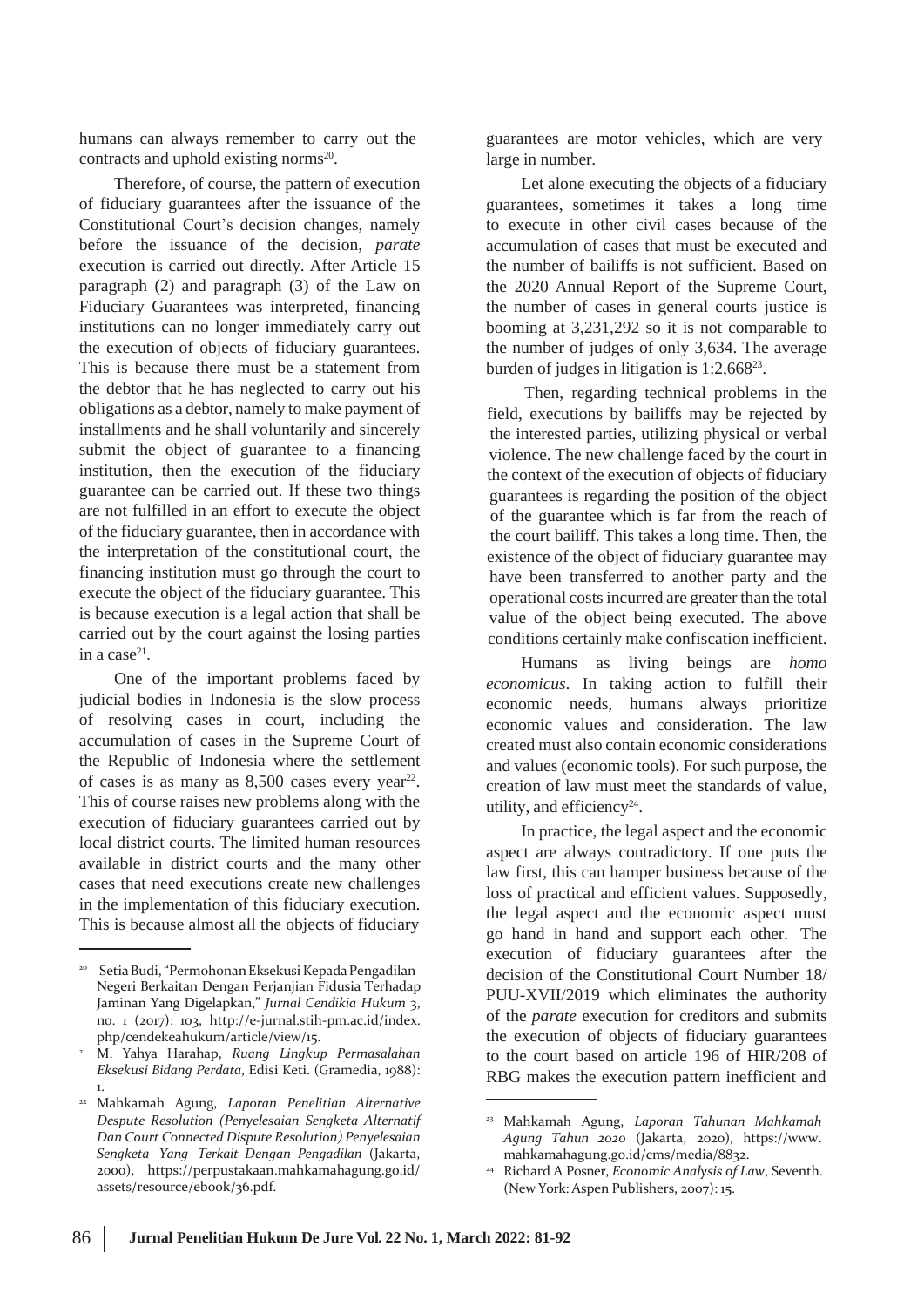impractical, thereby eliminating economic values. In order for the law to run with its function, it must be implemented with certainty and justice<sup>25</sup>.

The creation of new norms through the Constitutional Court Decision Number 18/PUU-XVII/2019 should have followed the values of the birth of Law Number 42 of 1999 concerning Fiduciary Guarantees. The loss of utility and efficiency standards must find a way out so that business activities in the motor vehicle credit sector, which have been supported by Law Number 42 of 1999 concerning Fiduciary guarantees, still exist to provide balanced protection between creditors and debtors.

According to Jeremy Bentham, the law can only be recognized as law if it can provide the greatest benefit to the people (the greatest happiness of the greatest).*<sup>26</sup>* The benefits of the birth of a new norm through the decision of the Constitutional Court Number 18/PUU-XVII/2019 in theory should provide benefits to the wider community, both the community as creditors and the community as debtors. However, in reality, there is an imbalance of benefits for creditors when executing objects of fiduciary guarantees. One of the goals of law according to Bentham is to attain equality.

#### **B. The Existence of A New Norm After the Issuance of Constitutional Court's Decision Number 18/PUU-XVII/2019**

Legal norms in business activities provide certainty and protection for the parties in business transactions. Legal norms in business must have business characteristics that are efficient. effective, and have economic value. Of course, business people always look for patterns of dispute resolution that are fast, low-cost, and simple. However, in practice, norms regarding dispute resolution are still slow, costly, and highly complex. Therefore, the slogan "*the cost incurred to find a lost goat is the same as the cost of goats"*  becomesfamous.

Renewal of legal norms that will support business activities is an absolute must. Business activities have a very fundamental role in the welfare of the people and the pattern of business relations is also developing very quickly. On the one hand, the development of law proceeds very slowly. Law is always lagging and limping in following the current development. Therefore, there is a lot of legal uncertainty in the pattern of business transactions because the law has not been in exist and has not been able to resolve the legal event.

The number of business people who resolve business disputes outside the court such as arbitration and alternative dispute resolution is proof that the courts have not been able to answer business challenges<sup>27</sup>. Losing becomes *ash, winning becomes charcoal* are sentences that always come to mind when solving problems in court. For this reason, characteristic norms are needed to support business activities. The birth of Law Number 42 of 1999 concerning Fiduciary Guarantees is to support lending and borrowing transactions with a simple, easy, fast pattern and guaranteeing legal certainty.

Fiduciary guarantee agencies give debtors the power to control the objects being guaranteed to carry out business activities that are financed from loans using fiduciary guarantees. This pattern really helps the wider community (debtors) to get a motor vehicle and use the motor vehicle to run their business. Meanwhile, on the other hand, financial institutions as creditors are given legal certainty regarding the object of fiduciary guarantees, such as non-transferable, which can be executed quickly without court intermediaries (*parate* execution) if the debtor defaults and the creditor prefers and provided that the fiduciary guarantee is registered. Fiduciary agencies are facilities to assist business activities and provide legal certainty to interested parties.

The emergence of the *parate* execution norm in Law Number 42 of 1999 concerning Fiduciary Guarantees is regulated in Article 15 paragraphs (1), (2), and (3). In the fiduciary certificate, the words "for the sake of justice based on the one and only God" have the meaning that the fiduciary

<sup>25</sup> Marulak Pardede, "Hak Menguasai Negara Dalam Jaminan Kepastian Hukum Kepemilikan Hak Atas Tanah Dan Peruntukannya," *Jurnal Penelitian Hukum De Jure* 19, no. 4 (2019): 407.

Markus Y. Hage Bernard L. Tanya, Yoan N. <sup>26</sup> <sup>27</sup> Agung, *Laporan Penelitian Alternative Despute* Simanjuntak, *Teori Hukum: Strategi Tertib Manusia Lintas Ruang Dan Generasi*, Cetakan Ke. (Yogyakarta: Genta Publishing, 2010): 90.

*Resolution (Penyelesaian Sengketa Alternatif Dan Court Connected Dispute Resolution) Penyelesaian Sengketa Yang Terkait Dengan Pengadilan*.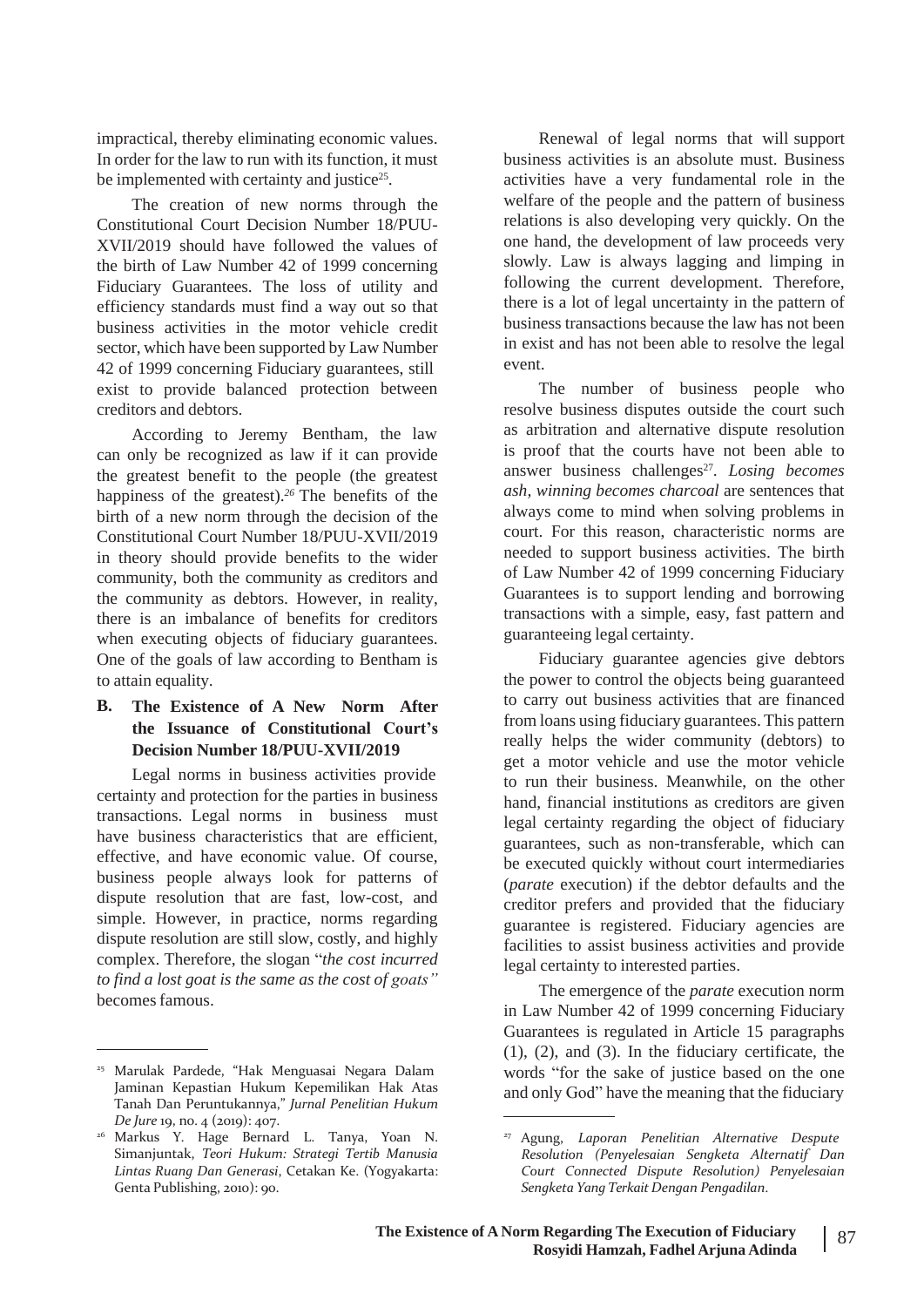guarantee certificate has the same execution order as a court decision that has permanent legal force. If the debtor defaults, then the creditor hasthe right to sell the asset that is the object of the fiduciary guarantee on his own power.

This norm regarding *parate* execution provides legal certainty and certainty of return on capital and profits from lending and borrowing transactions. Creditors in providing loans to debtors have risks, both loss of capital and profits. In order to maintain profits and capital in lending and borrowing transactions, creditors need to be guaranteed by the Fiduciary Guarantee Law to be able to carry out executions without court intermediary against the object of the fiduciary guarantee.

However, in practice in the field, financial institutions as creditors in carrying out executions of fiduciary guarantee objects, which are usually motor vehicles, do so in unresponsive and noncommunicative ways. The practice of execution by using the services of a third party (debt collector) is very far from the values of justice and kinship. The culmination of the debtor's resistance was the lawsuit against Article 15 paragraphs (2) and (3) of the Fiduciary Guarantee Law to the Constitutional Court.

The juridical consequence of the birth of the Constitutional Court Decision No. 18/PUU-XVII/2019 is the pattern of execution of objects of fiduciary guarantees. If the debtor does not accept the execution, then all legal mechanisms and procedures in the execution of the fiduciary guarantee certificate must be carried out and apply as the same as the execution of court decisions that have permanent legal force. According to the researchers, the birth of the Constitutional Court's decision is like if you want to kill a rat, do not kill the barn. The fault lies in the practice and does not come from the norm, but with this decision, the legal norms governing the execution of fiduciary guarantees have changed. The crown of the Fiduciary Guarantee Law is in its execution pattern, so the Fiduciary Guarantee Law is like a "Toothless Tiger". The Constitutional Court, which initially had the task of only reviewing laws if they conflicted with the constitution, actually turned into a positive legislature, which can create new norms from the laws being reviewed

at the institution<sup>28</sup>. The Constitutional Court has issued several decisions that make the institution a positive legislature, such as the Constitutional Court Decision Number 46/PUU-VIII/2010 concerning the Rights and Position of Children Born Out of Wedlock<sup>29</sup>, Decision Number 102/ PUU-VII/2009 concerning the Presidential and Vice Presidential Election<sup>30</sup>, then Decision Number 110-111-112-113/PUU-VII/2009 concerning the General Election of Members of the House of Representatives, Regional Representative Council, and Regional House of Representatives<sup>31</sup>. These three decisions are manifestations of the Constitutional Court as a positive legislature. The ruling decisions were made based on legal, philosophical, and sociological considerations that cannot be separated from legal interpretation.

The pattern of execution of a court decision that has permanent legal force must be based on the procedure for carrying out executions as regulated in Articles 196 of HIR and 208 of RBG. Creditors before carrying out executions must submit an application to district courts. This execution pattern is still conventional because it is still based on the provisions of HIR and RBG that were made hundreds of years ago. Meanwhile, the issue of the execution of fiduciary guarantees is regulated by Law Number 42 of 1999 concerning Fiduciary Guarantees. The fiduciary provisions regulated by the Law born in 1999 are not possible to complete the execution based on the HIR and RBG that have existed since hundreds of years ago. Therefore, to answer this challenge, when the decision of the Constitutional Court Number 18/ PUU-XVII/2019 came out, it should have been

<sup>28</sup> Moh. Fadli Fitria Esfandiari, Jazim Hamidi, "Positive Legislature Mahkamah Konstitusi Di Indonesia," *Jurnal Online Mahasiswa* (2014): 3.

<sup>&</sup>lt;sup>29</sup> Mahkamah Konstitusi, Putusan Mahkamah Konstitusi *Tentang Hak Dan Kedudukan Anak Luar Perkawinan* (Indonesia, 2010), h[ttps://www.bphn.go.id/data/](http://www.bphn.go.id/data/) documents/putusan\_46-puu-viii-2010\_(perkawinan). pdf.

<sup>30</sup> Mahkamah Konstitusi, *Putusan Mahkamah Konstitusi Tentang Pemilu Presiden Dan Wakil Presiden* (Indonesia, 2009), h[ttps://www.mkri.id/](http://www.mkri.id/) public/content/persidangan/putusan/putusan\_ sidang\_102PUU-VII2009.pdf.

Mahkamah Konstitusi, *Putusan Mahkamah Konstitusi* 31 *Tentang Pemilihan Umum Anggota Dewan Perwakilan Rakyat, Dewan Perwakilan Daerah, Dan Dewan Perwakilan Rakyat Daerah.* (Indonesia, 2009), https:// jdihn.go.id/files/148/putusan\_sidang\_Putusan 110,111,112,113.pdf.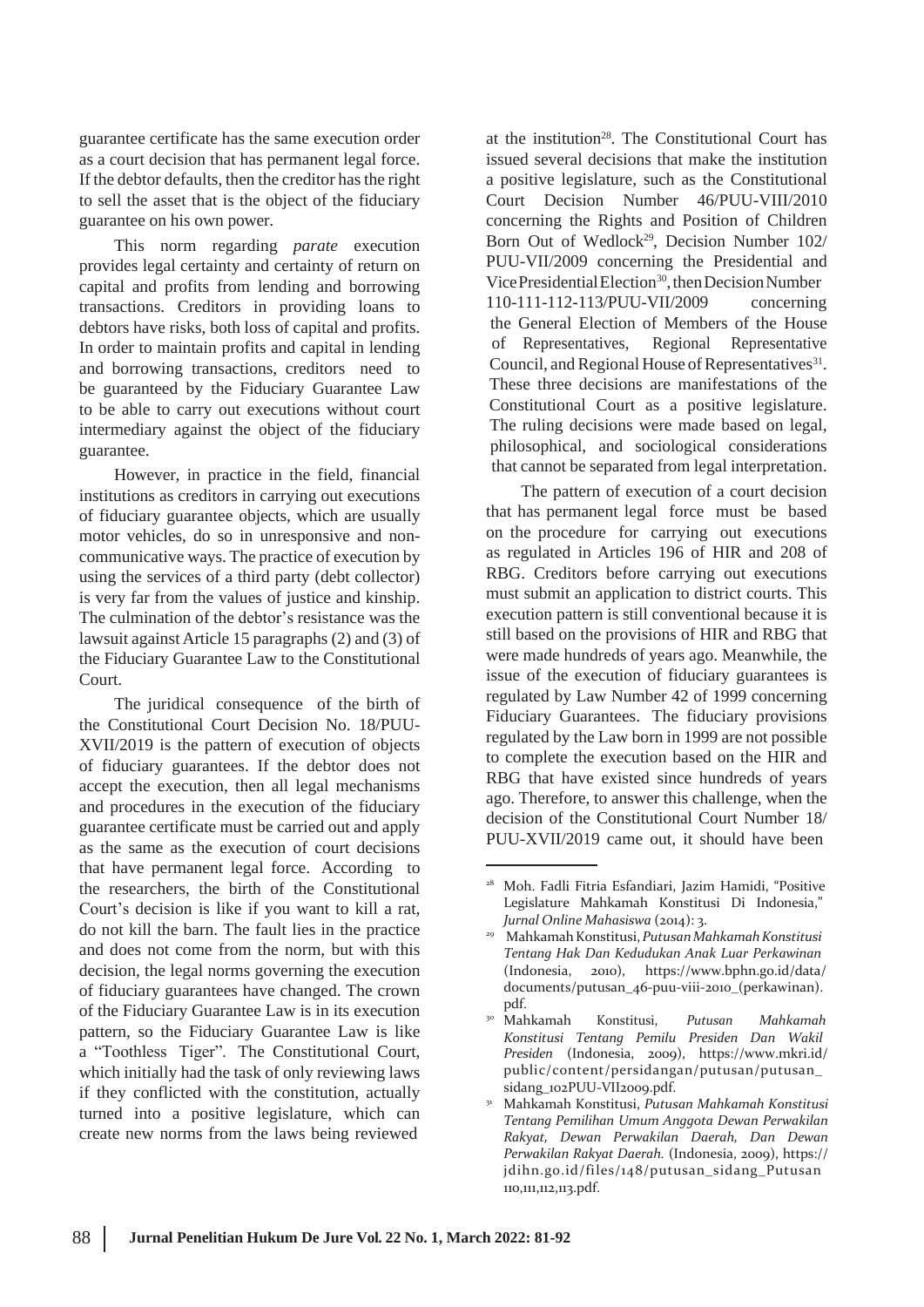followed by the birth of a new norm in the field of execution of fiduciary guarantees.

The juridical phenomenon that is currently happening is that since the issuance of the Constitutional Court's decision Number 18/PUU-XVII/2019, there is no new norm that specifically regulates how the pattern of execution of objects of fiduciary guarantees is. Financial institutions, both banks, and non-banks are waiting for the new norm so that in carrying out executions of the object of fiduciary guarantees they have legal certainty, are fast, simple, and have low costs. The existence of the new norm is a must. Legal norms must develop according to the needs and development of society. If the execution of the object of fiduciary guarantee is equated with the execution pattern of other court decisions, then this is a setback in the legal world. This is because when there is a fast, simple, and low-cost pattern, it is shifted to a slow, complicated, and highcost execution pattern. The execution expected by justice seekers should be carried out without having to wait for a long time<sup>32</sup>.

The pattern of execution in the new norm is that creditors submit an application for execution to District Courts. Then, the District Court through the Head of the Court, within a maximum period of three days, summons the parties to obtain information and examine all the documents of the agreement within a maximum period of two days. Then, the Court issues an execution order if it is appropriate to execute and the execution is carried out by creditors or third parties on the orders of the Head of the Court.

The new norm which is expected to be present in the pattern of execution of fiduciary guarantees can at least be through a Supreme Court Circular Letter (SEMA) or a Supreme Court Regulation (PERMA) because the general court is under the Supreme Court. The execution of objects of fiduciary guarantees is certainly different from other executions so the characteristics of the Fiduciary Guarantee Law still exist in lending and borrowing transactions with fiduciary guarantees. The birth of the Constitutional Court's decision Number 18/PUU-XVII/2019 must of course be

responded to in a juridical manner so that it can be applied perfectly.

Based on the principle of Hypothetical Bargain, the legal provisions made must be in accordance with the substance and purpose of the law. If it is not useful and does not produce benefits for the parties, then by itself the use of legal arrangements will become static so that it is not dynamic<sup>33</sup>.

The creation of a new norm to support the dynamics of the law is absolutely necessary. The development of society must be followed by the development of law. The substance of legal norms must also be strengthened by the dynamic pattern of community development. The pattern of execution of fiduciary guarantees which is effective and efficient and economically useful must be realized immediately after the decision of the Constitutional Court Number 18/PUU-XVII/2019.

Based on the theory of Economic Analysis of Law, people will obey provisions of the law if they estimate that they can gain greater profits than breaking them. This is vice versa. In other words, people will bring any legal issues to courts if they will get benefits (monetary and/or non-monetary) instead of carrying out their legal obligations<sup>34</sup>.

The new norm regarding the execution of fiduciary guarantees must be able to provide protection for creditors from an economic perspective. Fast and efficient executions must be given a strong legal basis to obtain legal certainty. The law created must support business activities. The birth of Law Number 42 of 1999 concerning Fiduciary Guarantees philosophically is to assist business actors in obtaining funds to develop and run their businesses. It is necessary to synchronize material regulations governing execution with the formal provisions of HIR/RBG as formal law<sup>35</sup>.

#### **CONCLUSION**

The pattern of execution of objects of Fiduciary Guarantees after the issuance of the Constitutional Court's Decision Number 18/

<sup>32</sup> Syprianus Aristeus, "Eksekusi Ideal Perkara Perdata Berdasarkan Asas Keadilan Korelasinya Dalam Upaya Mewujudkan Peradilan Sederhana, Cepat Dan Biaya Ringan.," *Jurnal Penelitian Hukum De Jure* 20, no. 3  $(2020): 388.$ 

<sup>33</sup> Fajar Sugiarto, *Economic Analysis of Law* (Jakarta: Prenada Media Group, 2013): 48.

<sup>34</sup> Ibid: 48.

<sup>&</sup>lt;sup>35</sup> Jamilus, "Persoalan Dalam Pelaksanaan Eksekusi Sertifikat Dan Hak Tanggungan," *Jurnal Penelitian Hukum De Jure* 17, no. 2 (2017): 288.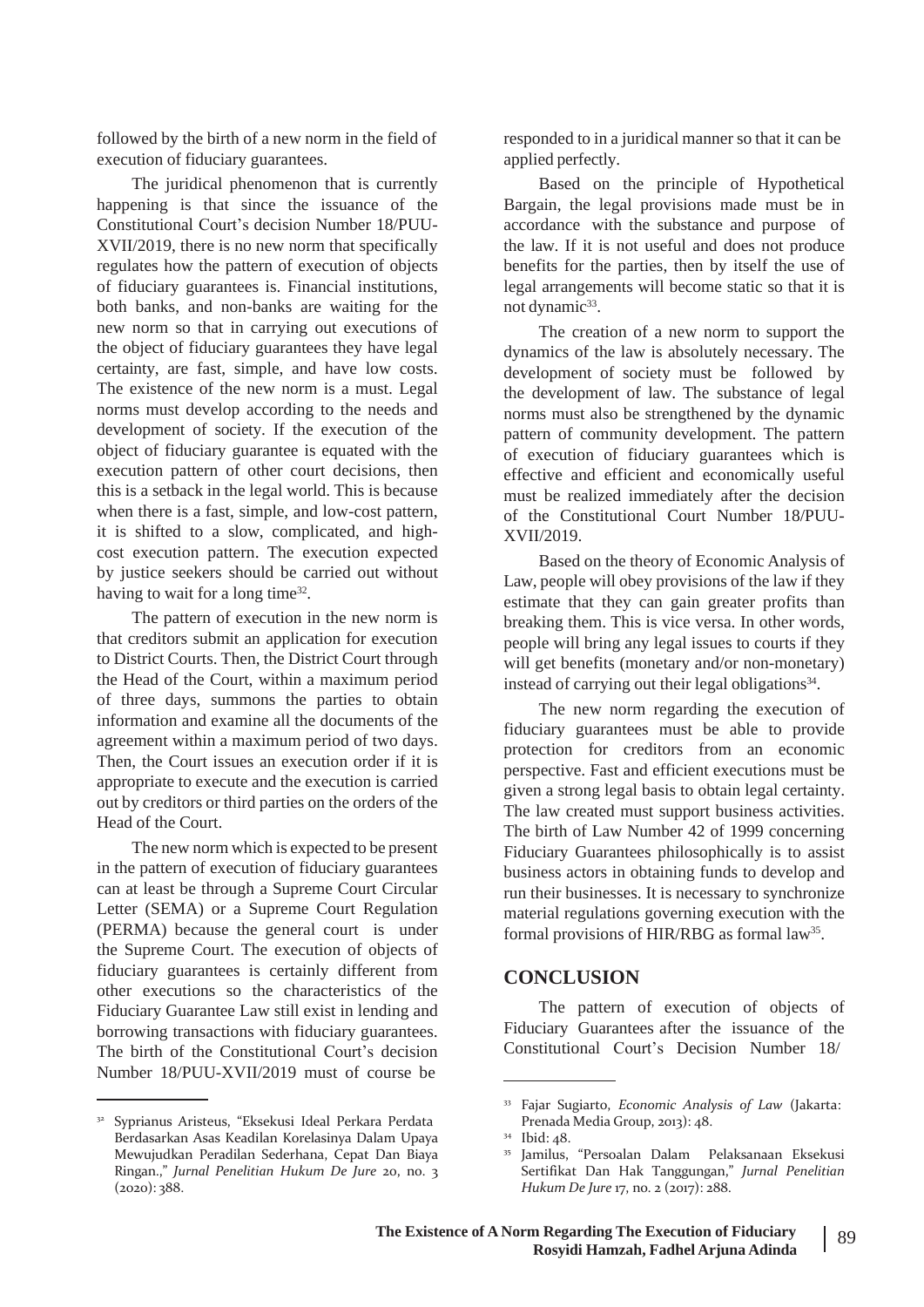PUU-XVII/2019 experienced legal ambiguity and uncertainty because to carry out an execution it must obtain voluntary approval from the debtor and the execution must be carried out through court intermediaries as regulated in articles 196 of HIR and 208 of RBG and it is very incompatible with the *parate* execution concept. The execution pattern regulated in the HIR and RBG is not in accordance with the development and needs of legal issues in the execution of objects of Fiduciary Guarantees.

The existence of a new norm regarding the execution of objects of Fiduciary Guarantees after the Constitutional Court's Decision Number 18/ PUU-XVII/2019 has no place. Legal norms must develop according to the needs and development of society. If the execution of objects of fiduciary guarantees is equated with the execution pattern of other court decisions, then this is a setback in the legal world. This is because when there is a fast, simple, and low-cost pattern, it is shifted to a slow, complicated, and high-cost execution pattern.

execution of objects of Fiduciary Guarantees after the Constitutional Court's Decision Number 18/ PUU-XVII/2019, new norms are needed, both in the form of SEMA (Supreme Court Circular Letter) and PERMA (Supreme Court Regulations) regarding the pattern of execution of objects of Fiduciary Guarantees which is effective and efficient. The content of these norms distinguishes the pattern of execution of other civil cases from the execution of objects of Fiduciary Guarantees. District Courts are given time to examine applications for execution for a maximum of one week and District Courts may delegate the execution through creditors or third parties after being examined by Courts.

## **ACKNOWLEDGMENT**

The researchers would like to express gratitude to Allah SWT who has bestowed the grace and guidance of Allah to the researchers so that this research can be carried out optimally. The researchers would also like to express gratitude to friends and parties who have supported and assisted in conducting this research. The researchers hope that Allah SWT will repay all of our good deeds.

### **BIBLIOGRAPHY**

- Ageng Triganda Sayuti, Yenni Erwita, "Parate Eksekusi Jaminan Fidusia: Urgensi Dan Rekonstruksi Hukum Pasca Putusan Mahkamah Konstitusi Nomor 18/PUU-XVII/2019."
- Agung, *Laporan Penelitian Alternative Despute Resolution (Penyelesaian Sengketa Alternatif Dan Court Connected Dispute Resolution) Penyelesaian Sengketa Yang Terkait Dengan Pengadilan*.
- Ahmad Sanusi, "Pendaftaran Jaminan Fidusia Dan Akibat Hukumnya," *Jurnal Ilmiah Kebijakan Hukum2* 7, no. 1 (2013).
- AndiRismaRustan,Sahban,"PerlindunganHukum Pembelian Kendaraan Dalam Perjanjian Pembiayaan Konsumen Dan Pelaksanaan Eksekusi Jaminan Fidusia," *Supremasi: Jurnal Pemikiran, Penelitian Ilmu-Ilmu Sosial, Hukum dan Pengajarannya.* 16, no. 1 (2021), <http://103.76.50.195/supremasi/> **SUGGESTION** article/view/2022.
	- To create legal certainty regarding the Benny Krestian Heriawanto, "Pelaksanaan EksekusiObjekJaminanFidusiaBerdasarkan TitleEksekutorial," *Legality* 27, no. 1 (2019).
		- Fajar Sugiarto, *Economic Analysis of Law* (Jakarta: Prenada Media Group, 2013).
		- Henry Donald Lbn. Toruan, "Implikasi Hukum Pemberian Kredit Bank Menjadi Tindak Pidana Korupsi," *Jurnal Penelitian Hukum De Jure* 16, no. 1 (2016).
		- -----------, "Problematika Implementasi Pembiayaan Dengan Perjanjian Jaminan Fidusia," *Jurnal Penelitian Hukum De Jure* 18, no. 2 (2018).
		- Henry Donald Lbn. Toruan, Jamilus, "Quo Vadis Resi Gudang Surat Berharga Jaminan Kredit (Warehouse Receipt As Loan Security-Quo Vadis?)," *Jurnal Penelitian Hukum De Jure* 19, no. 4 (2019).
		- James Ridwan Efferin, "Eksekusi Objek Jaminan Fidusia Pasca Putusan Mahkamah Konstitusi Nomor 18/PUU-XVII/2019," *Yuriska: Jurnal Ilmu Hukum* 12, no. 1 (2020).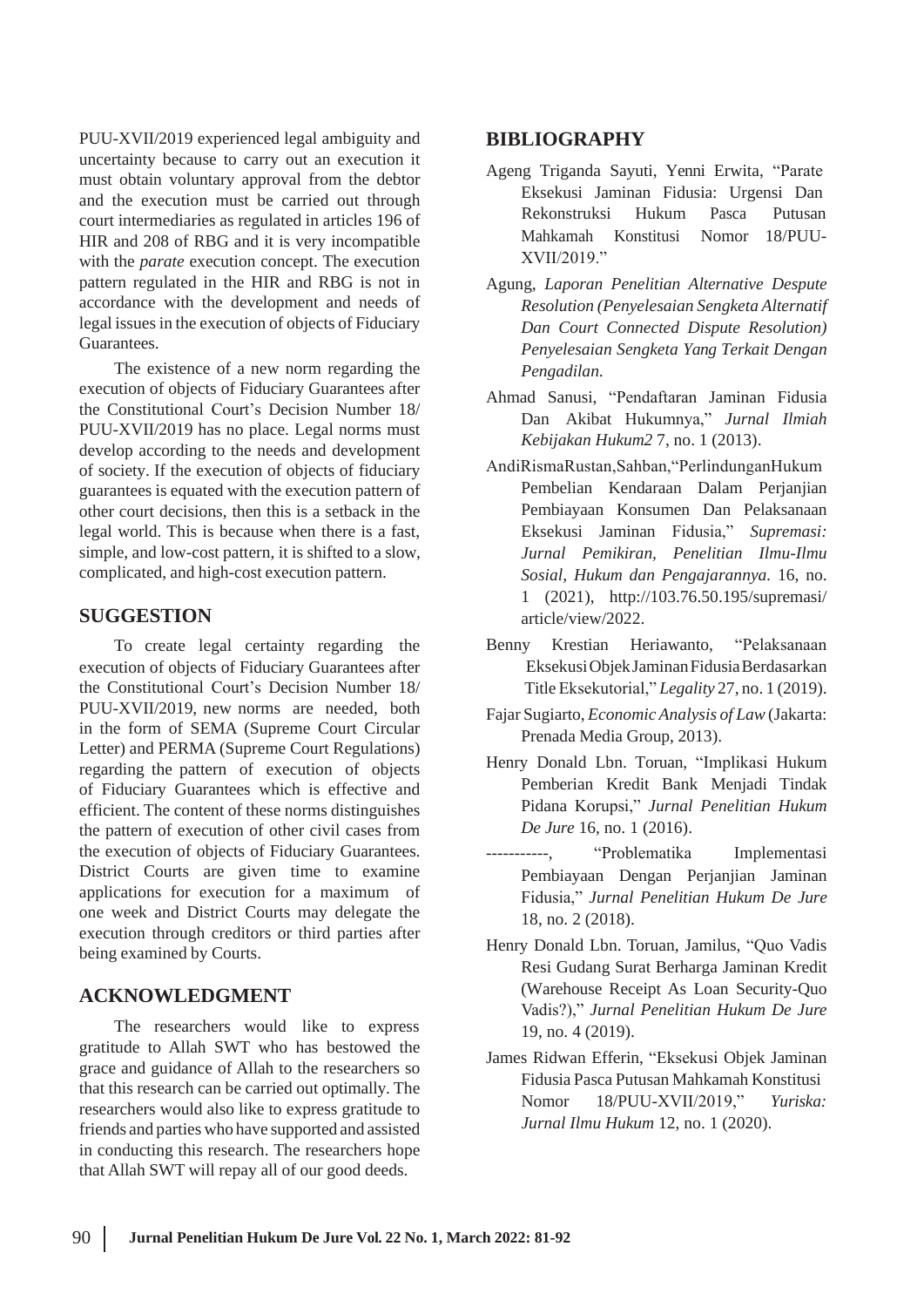- Jamilus, "Persoalan Dalam Pelaksanaan Eksekusi Sertifikat Dan Hak Tanggungan," *Jurnal Penelitian Hukum De Jure* 17, no. 2 (2017).
- Kepolisian Republik Indonesia, *Peraturan Kepala Kepolisian Republik Indonesia* (Indonesia, 2011), https://ntb.polri.go.id/wp-content/ uploads/2018/02/perkap-nomor-8-th-2011 ttg-pengamanan-eksekusi-fidusia.pdf.
- Lili Naili Hidayah Ageng Triganda Sayuti, Yenni Erwita, "Parate Eksekusi Jaminan Fidusia: Urgensi Dan Rekonstruksi Hukum Pasca Putusan Mahkamah Konstitusi Nomor 18/ PUU-XVII/2019," *Sumatera Law Review* 3, no. 2 (2020).
- M. Yahya Harahap, *Ruang Lingkup Permasalahan Eksekusi Bidang Perdata*, Edisi Keti. (Gramedia, 1988).
- MahkamahAgung, *Laporan Penelitian Alternative Despute Resolution (Penyelesaian Sengketa Alternatif Dan Court Connected Dispute Resolution) Penyelesaian Sengketa Yang Terkait Dengan Pengadilan* (Jakarta, 2000), https://perpustakaan.mahkamahagung.go.id/ assets/resource/ebook/36.pdf.
- -----------, *Laporan Tahunan Mahkamah Agung Tahun 2020* (Jakarta, 2020), [https://www.](http://www/) mahkamahagung.go.id/cms/media/8832.
- Mahkamah Konstitusi, *Putusan Mahkamah Konstitusi* (Indonesia, *Nomor* 2019), *18/PUU-XVII/2019* https://www.mkri. id/public/content/persidangan/putusan/ putusan\_mkri\_6694.pdf.
- -----------, *Putusan Mahkamah Konstitusi Tentang Hak Dan Kedudukan Anak Luar Perkawinan* (Indonesia, 2010), [https://www.bphn.go.id/](http://www.bphn.go.id/) data/documents/putusan\_46-puu-viii-2010\_ (perkawinan).pdf.
- -----------, *Putusan Mahkamah Konstitusi Tentang Pemilihan Umum Anggota Dewan Perwakilan Rakyat, Dewan Perwakilan Daerah, Dan Dewan Perwakilan Rakyat Daerah.* (Indonesia, 2009), https://jdihn. go.id/files/148/putusan\_sidang\_Putusan 110,111,112,113.pdf.
- -----------, *Putusan Mahkamah Konstitusi Tentang Pemilu Presiden Dan Wakil Presiden* (Indonesia, 2009), https://www.mkri.

id/public/content/persidangan/putusan/ putusan\_sidang\_102PUU-VII2009.pdf.

- Markus Y. Hage Bernard L. Tanya, Yoan N. Simanjuntak, *Teori Hukum: Strategi Tertib Manusia Lintas Ruang Dan Generasi*, Cetakan Ke. (Yogyakarta: Genta Publishing, 2010).
- Marulak Pardede, "Hak Menguasai Negara Dalam Jaminan Kepastian Hukum Kepemilikan Hak Atas Tanah Dan Peruntukannya," *Jurnal Penelitian Hukum De Jure* 19, no. 4 (2019).
- Moch Isnaeni, *Pengantar Hukum Jaminan* (Surabaya: Revka Petra Media, 2016).
- Moh. Fadli Fitria Esfandiari, Jazim Hamidi, "Positive Legislature Mahkamah Konstitusi Di Indonesia," *Jurnal Online Mahasiswa*  $(2014)$ .
- Peter Mahmud Marzuki, *Penelitian Hukum* (Surabaya: Kencana : Prenada Media Group, 2021).
- Purwanto, "Beberapa Permasalahan Perjanjian Pembiayaan Konsumen Dengan Jaminan Fidusia," *Jurnal Rechts Vinding* 1, no. 2 (2012).
- Rachmadi Usman Djoni S Gozali, *Hukum Perbankan* (Jakarta: Sinar Grafika, 2012).
- Republik Indonesia, *Undang-Undang Nomor 42 Tahun 1999 Tentang Jaminan Fidusia* (Indonesia, 1999), https://jdih.kemenkeu. go.id/fullText/1999/42TAHUN1999UU. HTM.
- Rian Sacipto Khifni Kafa Rufaida, "Tinjauan Hukum Terhadap Eksekusi Objek Jaminan Fidusia Tanpa Titel Eksekutorial Yang Sah," *Refleksi Hukum: Jurnal Ilmu Hukumf* 4, no. 1 (2019), https://ejournal.uksw.edu/ refleksihukum/article/view/2777/1307.
- Richard A Posner, *Economic Analysis of Law*, Seventh. (New York: Aspen Publishers, 2007).
- Rosyidi Hamzah, "Penerapan Azas Kekeluargaan Dan Keadilan Pada Penyelesaian Kredit Bermasalah Pada Pembiayaan Perumahan Di Indonesia," *COSTING: Journal of Economic, Business and Accounting* 3, no. 2 (2020), https://journal.ipm2kpe.or.id/index. php/COSTING/article/view/1141.